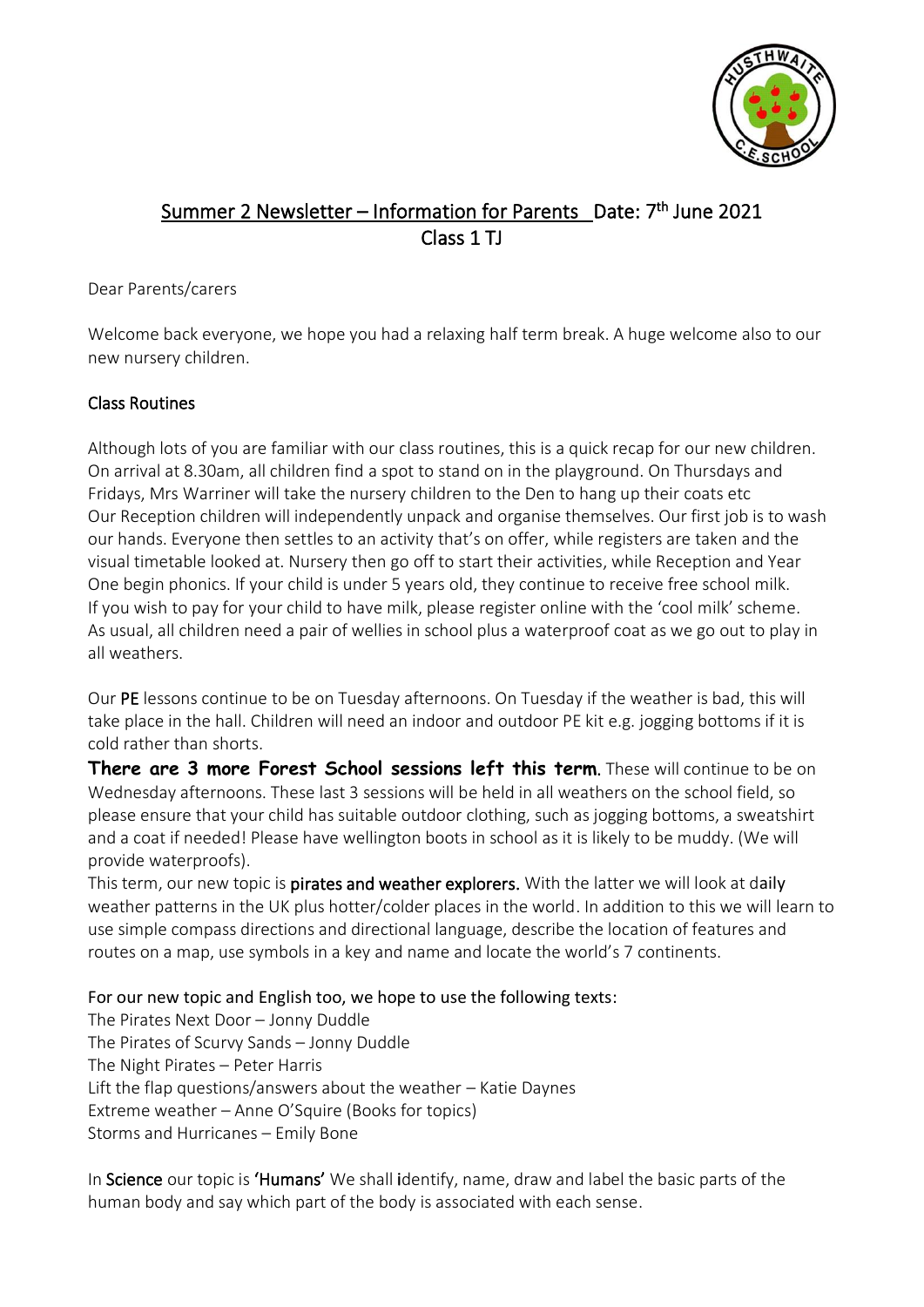Children in the Early Years Foundation Stage will learn about their senses through this topic. They will name parts of the body, know which foods to eat to stay healthy, understanding that we grow from babies to adults.

In English we are continuing to focus on phonics and reading. The Year 1 children will continue with phase 5 phonics and learn which sound to use correctly in different words. Phase 5 sees the introduction of the alternative ways of writing (graphemes) the sounds already learnt. For example, the sound ee can be written as ea as in meat, ie as in thief and with a letter in the middle as in theme. Children will continue to revisit and embed spelling words correctly using prefixes and suffixes, learn to put capital letters in the right places, as well as use different words to join sentences together. Year 1 will also look at the composition of stories, which will then lead on to them planning and writing an alternative ending to a story.

They will continue reading and writing words with contractions, and understand that the apostrophe represents the omitted letter(s), as well as recapping on ing, est, er and ed endings. They will be given a phonics book to practice these sounds at home as they need to be applying them in their writing when spelling tricky words. Our English work will include non-fiction texts, plus weekly spellings related to Phase 5 sounds and tricky words.

Children in the EYFS will continue to work on Phase 2 and Phase 3 phonics from Letters and Sounds. Communication, Language and Literacy is one of three prime areas in the EYFS curriculum, which includes listening and attention, understanding and speaking, so this has a main focus. Reception children will continue with blending and segmenting sounds learnt so far and making 3 and 4 letter words.

In writing, we are teaching children to use the correct letter formation. There are some little rhymes that children say to help form the letters the right way round. We want them to use finger spaces between words, and make phonetically plausible attempts at unfamiliar words. We are ultimately aiming for the children to **independently** write short sentences in meaningful contexts by the end of their reception year.

Nursery children need to build their finger strength and so will have lots of opportunities for mark making using fat pens, big brushes etc, as well as fun with playdough and tweezer activities. Nursery will also continue with Phase 1 of Letters and Sounds, which includes listening walks, action songs, learning rhymes and playing phonics games. They will also begin to learn to write their name. The role play area will link to our topic and be set up as a **pirate ship.** 

In Maths EYFS children will continue with lots of counting and number recognition to 20 as well as putting the numbers in order. They will also explore one more than and one less than a given number. This is all done in a practical way using lots of opportunities from the environment, promoting the language and vocabulary associated with different number concepts. Shape, space and measure is also investigated.

Year One children's main content for this term is revision of previous facts, number and place value within 100, money and time. This will include partitioning and comparing numbers, recognising and counting coins, plus telling the time to the hour and half hour. We will also support any children who need to revisit basic number work, including addition, subtraction and number bonds.

In RE the Year 1 children are continuing with  $-$  Who is a Christian and what do they believe? EYFS children will participate in these lessons but in a way that is applicable to them and their level of understanding.

**PSHE** – this term much of the PSHE will be covered through our science topic of 'Humans'. this will include physical health and mental well-being, growing and changing, and keeping safe.